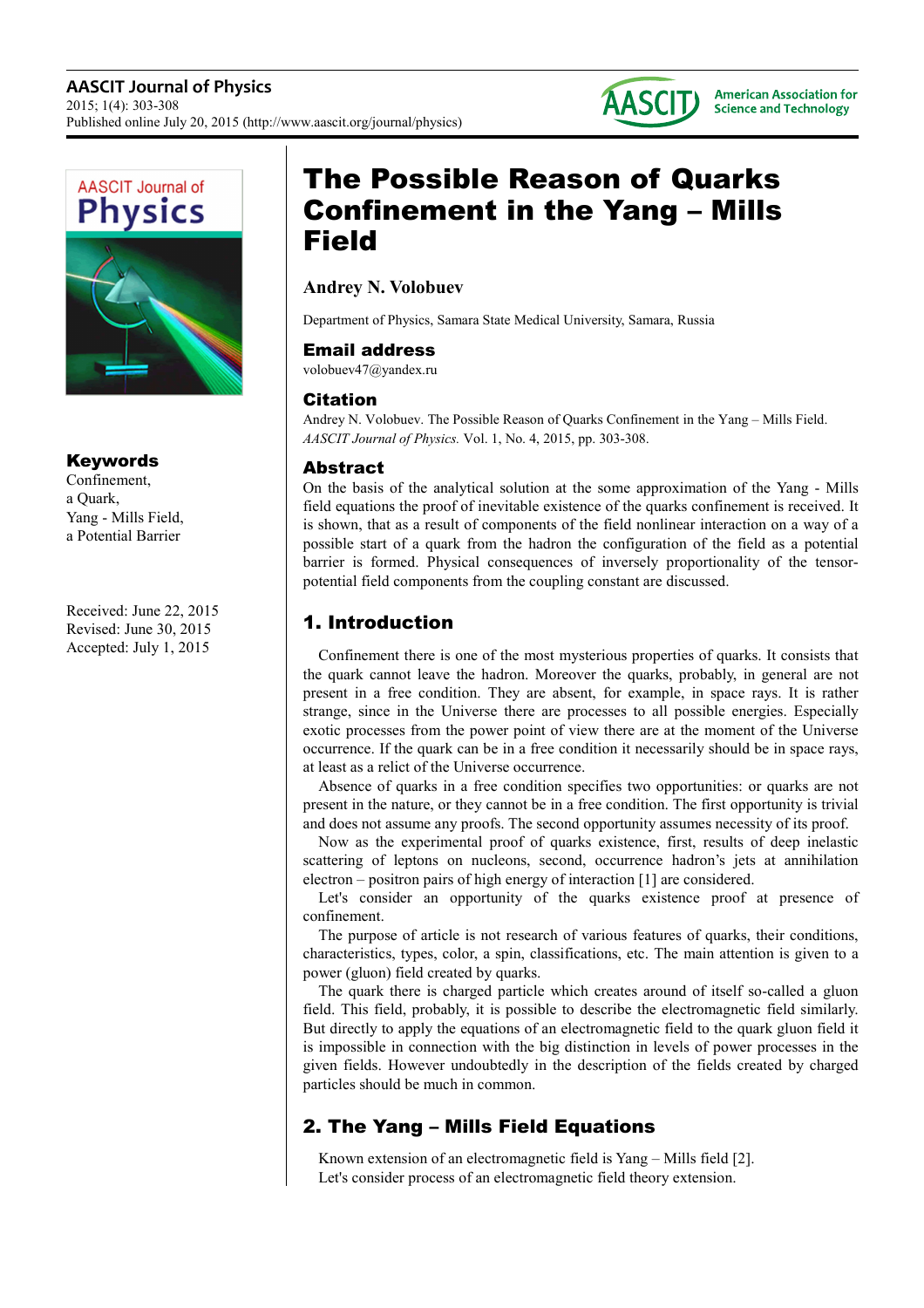The principle of an electromagnetic field theory extension consists in use the gauge fields [3]. Technically it is do by replacement of a usual derivative on covariant derivative [4]:

$$
\nabla_{i} = \frac{\partial}{\partial X_{i}} - ieL_{i}, \qquad (1)
$$

where  $L_i$  there is some the vector gauge field, e - in this case the electric charge which creates a field.

For example, using vector - potential of an electromagnetic field A we shall write down the strength of magnetic field as:

$$
H = rotA = \begin{vmatrix} i & j & k \\ \nabla_x & \nabla_y & \nabla_z \\ \nA_x & A_y & A_z \end{vmatrix} \rightarrow \begin{vmatrix} i & j & k \\ \n\frac{\partial}{\partial X} - ieL_x & \frac{\partial}{\partial Y} - ieL_y & \frac{\partial}{\partial Z} - ieL_z \\ \nA_x & A_y & A_z \end{vmatrix} = \text{rot}A - ie \begin{vmatrix} i & j & k \\ L_x & L_y & L_z \\ \nA_x & A_y & A_z \end{vmatrix} = \text{rot}A - ie [L \times A] = \text{rot}A + ie [A \times L]
$$
\n(2)

If as gauge field to use a magnetic field  $L = A$  the additional addend in (2) disappears, and we have usual expression of a magnetic field strength through its vector potential  $H = rotA$ .

The extension of the electromagnetic field theory is convenient for carrying out in the 4-vector form. The tensor of the electromagnetic field strength in the 4-vector form looks like:

$$
H_{\mu\nu} = \frac{\partial A_{\nu}}{\partial X_{\mu}} - \frac{\partial A_{\mu}}{\partial X_{\nu}}
$$
 (3)

where  $\mu = 0, 1, 2, 3$  and  $v = 0, 1, 2, 3$ . The strength tensor  $H_{uv}$ has  $4 \times 4 = 16$  component which diagonal under  $\mu = v$ obviously are equal to zero.

Let's extension the strength tensor of an electromagnetic field using a covariant derivative:

$$
F_{\mu\nu} = \nabla_{\mu} B_{\nu} - \nabla_{\nu} B_{\mu} \tag{4}
$$

where there is operator  $\nabla_{\mu} = \frac{\partial}{\partial X_{\mu}} + igB_{\mu}$  $\nabla_{\mu} = \frac{\partial}{\partial X_{\mu}} + igB_{\mu}$ . The value  $F_{\mu\nu}$  is

strength tensor of the Yang – Mills field which has  $4 \times 4 = 16$ component,  $B_{\mu}$  and  $B_{\nu}$  - the tensor - potential of the Yang – Mills field, besides  $B_{\mu}$  is also the tensor - potential of gauge field. All tensor have  $4 \times 4 = 16$  components.

Passing in (4) to usual derivatives, we find:

$$
F_{\mu\nu} = \frac{\partial B_{\nu}}{\partial X_{\mu}} - \frac{\partial B_{\mu}}{\partial X_{\nu}} + ig\left(B_{\mu}B_{\nu} - B_{\nu}B_{\mu}\right) = H_{\mu\nu} + igE_{\mu\nu} \quad (5)
$$

where in this case  $H_{uv} = \frac{\partial B_v}{\partial x} - \frac{\partial B}{\partial x}$  $X_{\mu}$   $\partial X$  $_{\mu\nu} = \frac{\partial \mathbf{D}_{\nu}}{\partial \mathbf{X}_{\mu}} - \frac{\partial \mathbf{D}_{\mu}}{\partial \mathbf{X}_{\nu}}$  $=\frac{\partial B_{\nu}}{\partial x} - \frac{\partial}{\partial y}$  $\frac{\partial \Sigma_{\nu}}{\partial X_{\nu}}$  -  $\frac{\mu}{\partial X_{\nu}}$  there is real part of the Yang – Mills field strength tensor which under our assumptions describes a gluon field of the quark,  $B_\mu - B_\nu$  $E_{\mu\nu} = B_{\mu}B_{\nu} - B_{\nu}B_{\mu} = \begin{vmatrix} \mu \\ B_{\mu} \end{vmatrix}$  $_{\mu\nu} = B_{\mu}B_{\nu} - B_{\nu}B_{\mu} = \begin{vmatrix} B_{\mu} & B_{\nu} \\ B_{\mu} & B_{\nu} \end{vmatrix}$  $= B_{\shortparallel} B_{\shortparallel} - B_{\shortparallel} B_{\shortparallel} = \begin{vmatrix} 0 & \mu & \mu \\ 0 & \mu & \mu \end{vmatrix}$  is an imaginary part of the field, g - the coupling constant (the strong interaction constant), specify the strong interaction. As the electric charge is a measure of the created electromagnetic field the coupling constant is a measure created by quarks gluon field. A constant in dimensionless form  $\frac{g^2}{1} \approx 14$ c  $\frac{g}{\hbar c} \approx 14$ , where  $\hbar$  there is reduced Planck constant, c - light speed in vacuum [5]. We shall notice that  $B_{\mu}B_{\nu} - B_{\nu}B_{\mu} \neq 0$  since product of the Yang – Mills field tensor-potentials generally is non-commuting. The given circumstance essentially distinguishes the gluon field of a quark from a magnetic field (2). Let's assume that the equations for a strength tensor of an

electromagnetic field [6] in covariant form are applicable and for a strength tensor of the Yang – Mills field [7, 8]. Writing down these equations by means of covariant derivatives for a free field (without quark's currents) we have:

$$
\nabla_{\sigma} F_{\mu\nu} + \nabla_{\nu} F_{\sigma\mu} + \nabla_{\mu} F_{\nu\sigma} = 0 \tag{6}
$$

$$
\nabla_{\mu}F_{\mu\nu} = 0 \tag{7}
$$

In the equation (7) summation is carried out on repeating indexes.

Let's make some transformations to the equation (6). We shall pass to usual derivatives: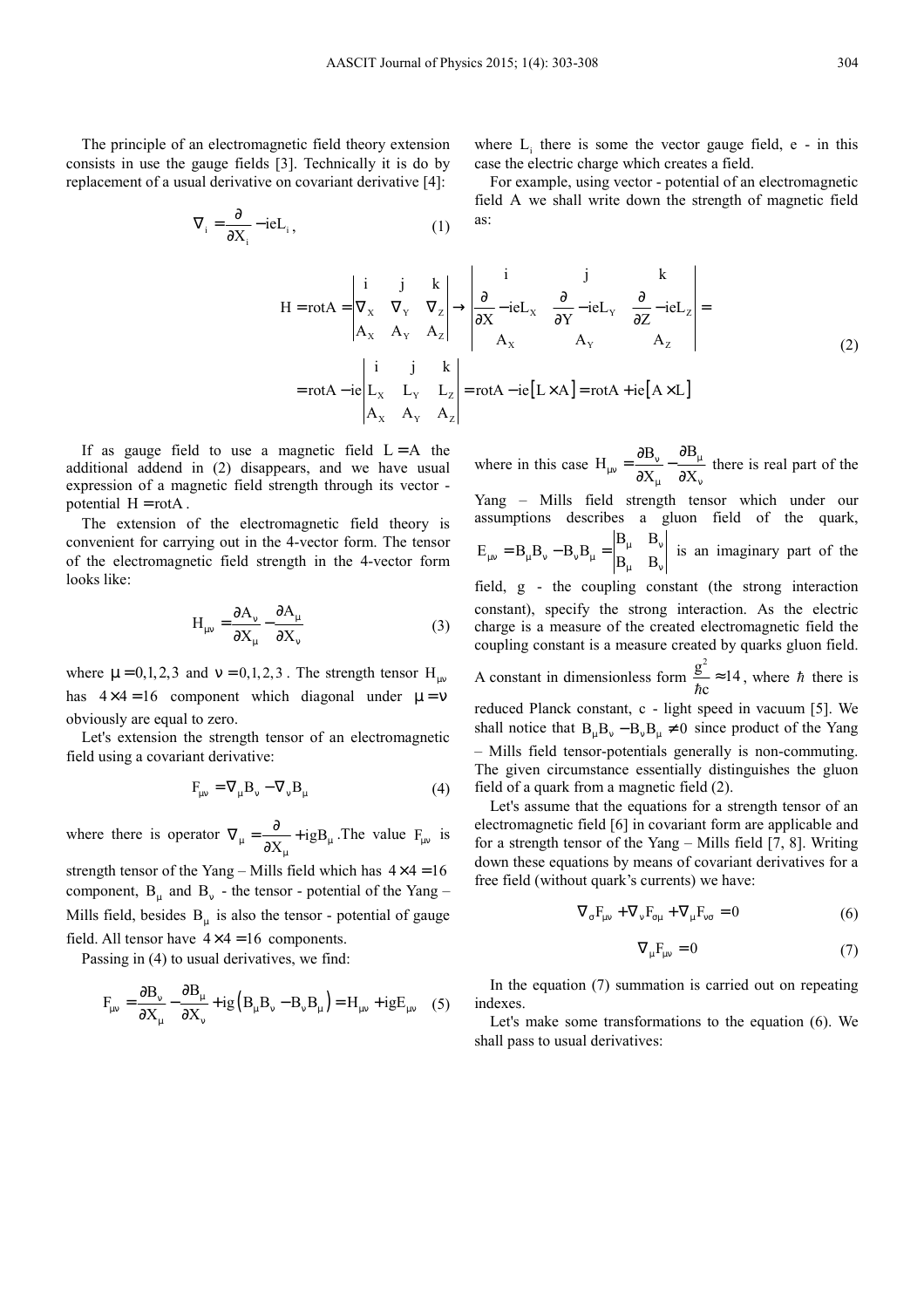$$
\frac{\partial}{\partial X_{\sigma}} \left( \frac{\partial B_{\nu}}{\partial X_{\mu}} - \frac{\partial B_{\mu}}{\partial X_{\nu}} + ig \left( B_{\mu} B_{\nu} - B_{\nu} B_{\mu} \right) \right) + ig B_{\sigma} \left( \frac{\partial B_{\nu}}{\partial X_{\mu}} - \frac{\partial B_{\mu}}{\partial X_{\nu}} + ig \left( B_{\mu} B_{\nu} - B_{\nu} B_{\mu} \right) \right) + \frac{\partial}{\partial X_{\nu}} \left( \frac{\partial B_{\mu}}{\partial X_{\sigma}} - \frac{\partial B_{\sigma}}{\partial X_{\mu}} + ig \left( B_{\sigma} B_{\mu} - B_{\mu} B_{\sigma} \right) \right) + ig B_{\nu} \left( \frac{\partial B_{\mu}}{\partial X_{\sigma}} - \frac{\partial B_{\sigma}}{\partial X_{\mu}} + ig \left( B_{\sigma} B_{\mu} - B_{\mu} B_{\sigma} \right) \right) + \frac{\partial}{\partial X_{\mu}} \left( \frac{\partial B_{\sigma}}{\partial X_{\nu}} - \frac{\partial B_{\nu}}{\partial X_{\nu}} + ig \left( B_{\sigma} B_{\sigma} - B_{\sigma} B_{\nu} \right) \right) + ig B_{\mu} \left( \frac{\partial B_{\sigma}}{\partial X_{\nu}} - \frac{\partial B_{\nu}}{\partial X_{\sigma}} + ig \left( B_{\nu} B_{\sigma} - B_{\sigma} B_{\nu} \right) \right) = 0
$$
\n(8)

Resulting similar terms we shall find:

$$
\frac{\partial}{\partial X_{\sigma}} \left( B_{\mu} B_{\nu} - B_{\nu} B_{\mu} \right) + B_{\sigma} \left( \frac{\partial B_{\nu}}{\partial X_{\mu}} - \frac{\partial B_{\mu}}{\partial X_{\nu}} + ig \left( B_{\mu} B_{\nu} - B_{\nu} B_{\mu} \right) \right) + \n+ \frac{\partial}{\partial X_{\nu}} \left( B_{\sigma} B_{\mu} - B_{\mu} B_{\sigma} \right) + B_{\nu} \left( \frac{\partial B_{\mu}}{\partial X_{\sigma}} - \frac{\partial B_{\sigma}}{\partial X_{\mu}} + ig \left( B_{\sigma} B_{\mu} - B_{\mu} B_{\sigma} \right) \right) + \n+ \frac{\partial}{\partial X_{\mu}} \left( B_{\nu} B_{\sigma} - B_{\sigma} B_{\nu} \right) + B_{\mu} \left( \frac{\partial B_{\sigma}}{\partial X_{\nu}} - \frac{\partial B_{\nu}}{\partial X_{\sigma}} + ig \left( B_{\nu} B_{\sigma} - B_{\sigma} B_{\nu} \right) \right) = 0
$$
\n(9)

Separately real and imaginary parts should be equal the equation (9) to zero. Equating (9) to zero the real part gives the equation:

$$
\frac{\partial}{\partial X_{\sigma}} \left( B_{\mu} B_{\nu} - B_{\nu} B_{\mu} \right) + B_{\sigma} \left( \frac{\partial B_{\nu}}{\partial X_{\mu}} - \frac{\partial B_{\mu}}{\partial X_{\nu}} \right) + \n+ \frac{\partial}{\partial X_{\nu}} \left( B_{\sigma} B_{\mu} - B_{\mu} B_{\sigma} \right) + B_{\nu} \left( \frac{\partial B_{\mu}}{\partial X_{\sigma}} - \frac{\partial B_{\sigma}}{\partial X_{\mu}} \right) + \n+ \frac{\partial}{\partial X_{\mu}} \left( B_{\nu} B_{\sigma} - B_{\sigma} B_{\nu} \right) + B_{\mu} \left( \frac{\partial B_{\sigma}}{\partial X_{\nu}} - \frac{\partial B_{\nu}}{\partial X_{\sigma}} \right) = 0
$$
\n(10)

Differentiating products and resulting similar terms we receive:

$$
\left(\frac{\partial \mathbf{B}_{\mu}}{\partial \mathbf{X}_{\sigma}} - \frac{\partial \mathbf{B}_{\sigma}}{\partial \mathbf{X}_{\mu}}\right) \mathbf{B}_{\nu} + \left(\frac{\partial \mathbf{B}_{\sigma}}{\partial \mathbf{X}_{\nu}} - \frac{\partial \mathbf{B}_{\nu}}{\partial \mathbf{X}_{\sigma}}\right) \mathbf{B}_{\mu} + \left(\frac{\partial \mathbf{B}_{\nu}}{\partial \mathbf{X}_{\mu}} - \frac{\partial \mathbf{B}_{\mu}}{\partial \mathbf{X}_{\nu}}\right) \mathbf{B}_{\sigma} = 0
$$
\n(11)

The equation (11) is convenient for writing down with the help of the determinant (which top components are multiplied on the right):

 $\sim$ 

$$
\begin{vmatrix}\nB_{\sigma} & B_{\nu} & B_{\mu} \\
\frac{\partial}{\partial X_{\sigma}} & \frac{\partial}{\partial X_{\nu}} & \frac{\partial}{\partial X_{\mu}} \\
B_{\sigma} & B_{\nu} & B_{\mu}\n\end{vmatrix} = 0
$$
\n(12)

 $\mathcal{L}_{\mathcal{L}}$ 

 $\overline{1}$ 

Equating to zero of the imaginary part of the equation (9) results in the following expression:

$$
\begin{vmatrix} B_{\sigma} & B_{\nu} & B_{\mu} \\ B_{\sigma} & B_{\nu} & B_{\mu} \\ B_{\sigma} & B_{\nu} & B_{\mu} \end{vmatrix} = 0
$$
 (13)

The feature of the equations (12) and (13) is absence in them the quark coupling constant g creating a field. Therefore these equations can have only auxiliary character. They are not connected to the mechanism of the field generation.

Let's consider the equation (7). Passing from covariant derivatives to usual derivatives we shall find:

$$
\frac{\partial}{\partial X_{\mu}} \left( \frac{\partial B_{\nu}}{\partial X_{\mu}} + igB_{\mu} B_{\nu} - \frac{\partial B_{\mu}}{\partial X_{\nu}} - igB_{\nu} B_{\mu} \right) +
$$
\n
$$
+ igB_{\mu} \left( \frac{\partial B_{\nu}}{\partial X_{\mu}} + igB_{\mu} B_{\nu} - \frac{\partial B_{\mu}}{\partial X_{\nu}} - igB_{\nu} B_{\mu} \right) = 0
$$
\n(14)

Equating to zero the real part of the equation (14) we have:

$$
\frac{\partial}{\partial X_{\mu}} \left( \frac{\partial B_{\nu}}{\partial X_{\mu}} - \frac{\partial B_{\mu}}{\partial X_{\nu}} \right) - g^{2} B_{\mu} \left( B_{\mu} B_{\nu} - B_{\nu} B_{\mu} \right) = 0 \tag{15}
$$

Using above the accepted designations we shall write down: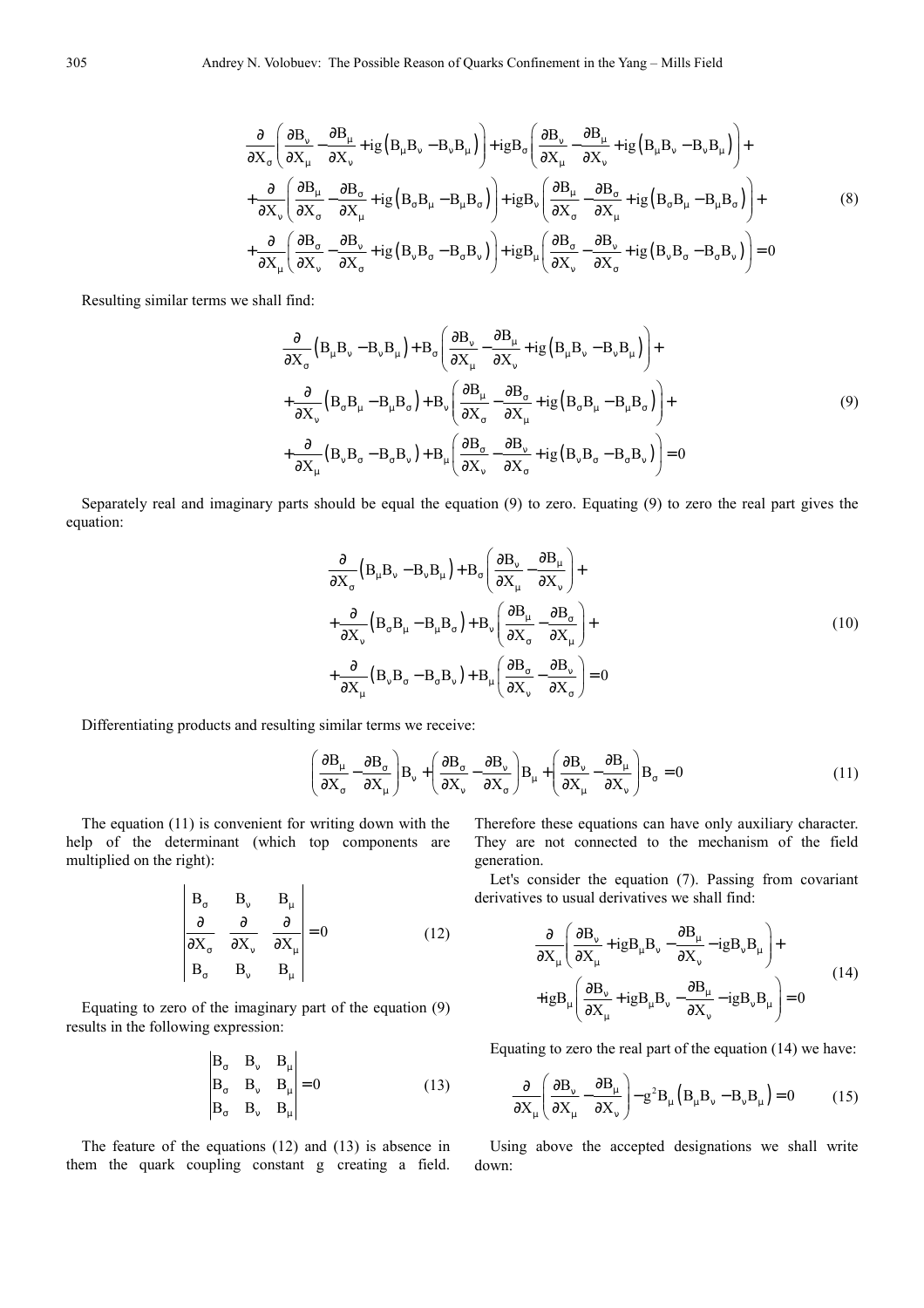$$
\frac{\partial H_{\mu\nu}}{\partial X_{\mu}} - g^2 B_{\mu} E_{\mu\nu} = 0
$$
 (16)

The imaginary part of the equation (14) results in the equation:

$$
\frac{\partial}{\partial X_{\mu}} \left( B_{\mu} B_{\nu} - B_{\nu} B_{\mu} \right) + B_{\mu} \left( \frac{\partial B_{\nu}}{\partial X_{\mu}} - \frac{\partial B_{\mu}}{\partial X_{\nu}} \right) = 0 , \quad (17)
$$

or

$$
\frac{\partial E_{\mu\nu}}{\partial X_{\mu}} + B_{\mu} H_{\mu\nu} = 0.
$$
 (18)

The equation (16) is the basic equation reflecting occurrence of the field since the quark coupling constant g enters into it.

The equations  $(12)$ ,  $(13)$  and  $(16)$ ,  $(18)$  completely describe the Yang – Mills field created by a quark.

## 3. Solutions of the Yang – Mills Field Equations

Let's consider two kinds of possible solutions of the Yang – Mills field equations.

#### 3.1. The Solution of Coulomb's Type

First of all we shall consider the special case of a free spherical-symmetric field of Coulomb's type. Such solution is well-known [3].

Let's assume all components of tensor-potentials of the field fall inverse proportional to the coordinate counted from the quark center  $B_{\mu} = \frac{1}{X} b_{\mu}$ , where is  $b_{\mu}$  the matrix 4×4 with constant components. In this case the tensor 2  $H_{\mu\nu} = -\frac{1}{X^2} h_{\mu\nu}$ , where  $h_{\mu\nu}$  there is matrix 4×4 having

constant components. The tensor is  $E_{\mu\nu} = \frac{1}{X^2} e_{\mu\nu}$ , where  $e_{\mu\nu}$ 

- also matrix  $4 \times 4$  with constant components.

Hence, the basic equation (16) will be transformed to the kind:

$$
2\sum_{\mu=0}^{3} h_{\mu\nu} = g^2 b_{\mu} e_{\mu\nu} . \qquad (19)
$$

The equation (18) results in equality:

$$
2\sum_{\mu=0}^{3} e_{\mu\nu} = b_{\mu} h_{\mu\nu} . \tag{20}
$$

The equation (12) or the equivalent equation:

$$
H_{\sigma\mu}B_{\nu} + H_{\nu\sigma}B_{\mu} + H_{\mu\nu}B_{\sigma} = 0
$$
 (21)

transformed to the kind:

$$
h_{\sigma\mu}b_{\nu} + h_{\nu\sigma}b_{\mu} + h_{\mu\nu}b_{\sigma} = 0
$$
 (22)

The equation (13) will be transformed to the kind:

$$
\begin{vmatrix} b_{\sigma} & b_{\nu} & b_{\mu} \\ b_{\sigma} & b_{\nu} & b_{\mu} \\ b_{\sigma} & b_{\nu} & b_{\mu} \end{vmatrix} = 0.
$$
 (23)

The equations  $(19)$ ,  $(20)$ ,  $(22)$ ,  $(23)$  allow, strictly speaking, to find all components ( $4 \times 4 \times 4 = 64$ ) of the tensor-potentials  $B_{\mu} = \frac{1}{X} b_{\mu}$  of the free spherical-symmetric quark field.

Thus, components of the tensor-potentials of a quark field fall inverse proportional to distance from a quark. This conclusion follows from the solution found actually by a trial and error method.

The received law of potential dependence from distance up to a quark creating a field is similar to corresponding law for an electric field. In the found dependence of tensor-potentials on distance obviously there is no indication on confinement existence.

### 3.2. The Solution of Confinement Type

However the equations of a quark field (12), (13), (16), (18) essentially differ from the Maxwell equations for an electromagnetic field first of all the nonlinearity which has cubic character. For the nonlinear equations there are various the solutions frequently essentially distinguished from each other reflecting various conditions of existing system. Therefore other solutions of the quark field equations can have specific features in comparison with sphericalsymmetric solution found above.

For a finding of these features we shall consider the Yang – Mills under the following simplifying conditions:

$$
\frac{\partial}{\partial X_0} = \frac{\partial}{\partial X_2} = \frac{\partial}{\partial X_3} = 0,
$$
 (24)

where the condition  $<sup>0</sup>$ </sup>  $\frac{6}{X_0} = 0$  $\frac{\partial}{\partial X_0}$  = 0 reflects the stationary variant of

the solved problem and changes of a field is only in the direction  $X = X_1$ .

Besides we shall believe:

$$
B_2 = B_3 = 0, \t(25)
$$

i.e. in directions  $X_2$ ,  $X_3$  the field is absent. Such conditions can be only modelling but not real. Conditions (25) are not obligatory for the analytical analysis of the problem but considerably reduce the calculation complexity.

Under conditions (24) and (25) equations (12) and (13), and hence the equation (6) are carried out identically. For example, at  $\mu = 0$  and  $v = 1$  determinants are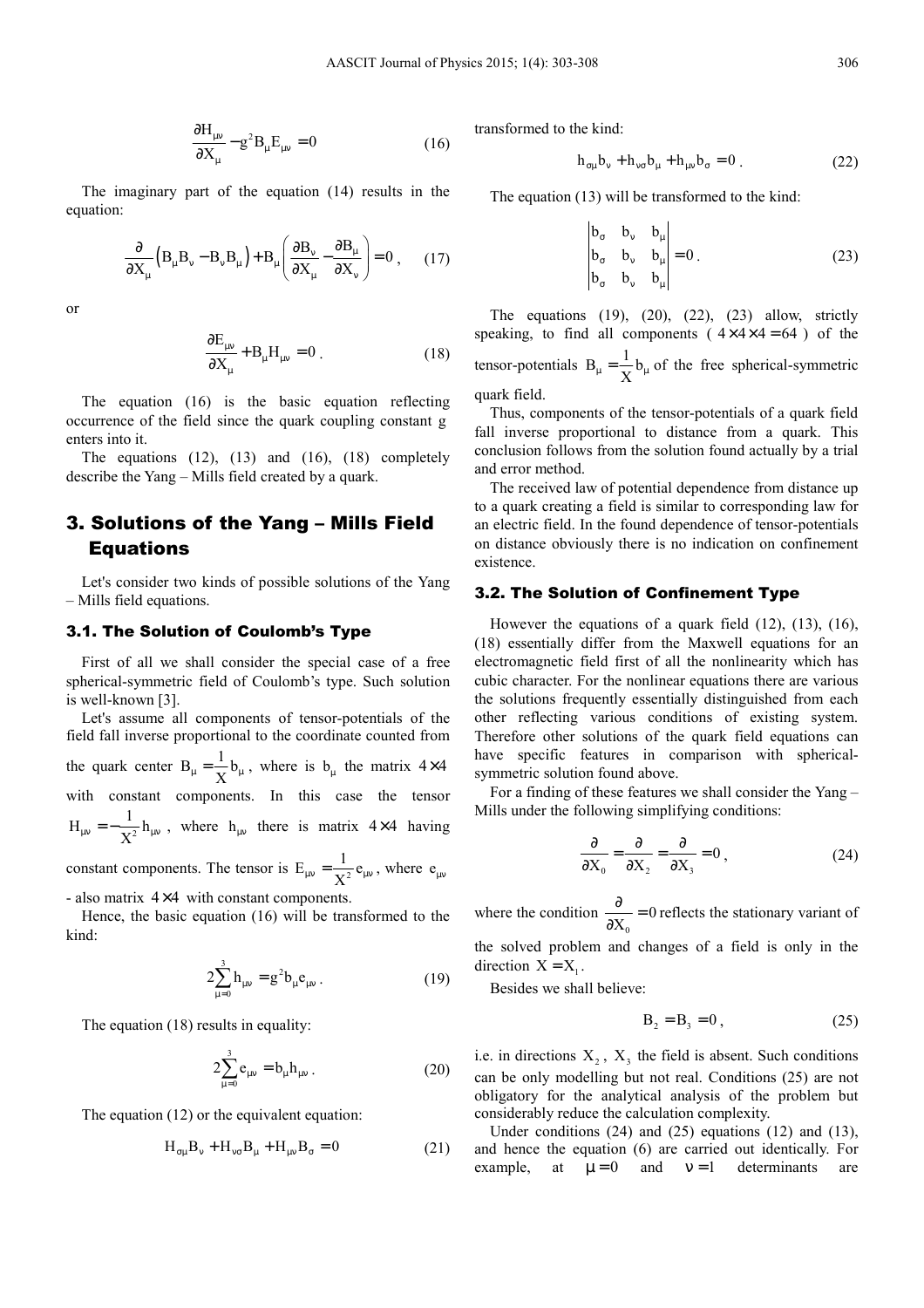$$
\begin{vmatrix} 0 & B_1 & B_0 \ 0 & \frac{\partial}{\partial X_1} & 0 \ 0 & B_1 & B_0 \end{vmatrix} = 0 \text{ and } \begin{vmatrix} 0 & B_1 & B_0 \ 0 & B_1 & B_0 \ 0 & B_1 & B_0 \end{vmatrix} = 0.
$$

In the equations  $(12)$ ,  $(13)$  and  $(18)$  there is no the coupling constant g therefore they describe only interaction between components of a quark field and cannot describe the confinement. For our purposes in modelling conditions (24) and (25) when half component  $2\times 4\times 4$  is equal to zero the solution of these equations does not represent interest.

Let's address to the basic equation (16). Under conditions (24), (25) this equation looks like:

$$
\frac{\partial H_{1v}}{\partial X_1} - g^2 (B_0 E_{0v} + B_1 E_{1v}) = 0.
$$
 (26)

For  $v = 0$  taking into account  $H_{10} = \frac{0.00}{2V}$ 1  $H_{10} = \frac{\partial B_0}{\partial X}$  $=\frac{\partial B_0}{\partial X_1}$  and  $E_{00} = 0$  we

find:

$$
\frac{\partial^2 B_0}{\partial X_1 \partial X_1} - g^2 (B_1 B_1 B_0 - B_1 B_0 B_1) = 0.
$$
 (27)

For  $v = 1$  taking into account  $H_{11} = 0$  and  $E_{11} = 0$  we find:

$$
B_0 B_0 B_1 = B_0 B_1 B_0 . \qquad (28)
$$

The most interesting is the equation (27) which we shall write down as:

$$
\frac{\partial^2 B_0}{\partial X^2} = g^2 \left( B_1 B_1 B_0 - B_1 B_0 B_1 \right). \tag{29}
$$

Let's assume all components of the tensor-potentials  $B_0$ and  $B_1$  identically depend on coordinate X and they can be presented as  $B_{\mu} = b_{\mu} f(X)$ .

Hence the equation (31) will be transformed to the kind:

$$
I\frac{\partial^2 f}{\partial X^2} = g^2 b_0^{-1} \alpha f^3, \qquad (30)
$$

where  $\alpha = b_1 b_1 b_0 - b_1 b_0 b_1$  there is a constant matrix 4×4,  $b_0^{-1}$  - a matrix which return to matrix  $b_0$ , I –unit matrix 4x4.

The solution of the equation (30) looks like [9]:

$$
If(X) = \sqrt{\frac{2}{b_0^{-1}\alpha}} \frac{1}{g(X-C)},
$$
\n(31)

where C there is any constant.

Thus the tensor-potentials depend under the law:

$$
B_0 = b_0 \sqrt{\frac{2}{b_0^{-1} \alpha}} \frac{1}{g(X-C)}, B_1 = b_1 \sqrt{\frac{2}{b_0^{-1} \alpha}} \frac{1}{g(X-C)}.
$$
 (32)

Let's note also for the potentials of the kind (32) the equation (28) also is correct.

The tensor-potentials (32) have a line of features.

First of all they describe the phenomenon of confinement. At  $X = C$  all components of tensor-potentials become equal to infinity.

On figure 1 the dependence of tensor-potentials components  $B_{\mu}$  on distance up to the quark is shown in relative units.



*Figure 1. The form of potential barrier creating the phenomenon of a quark confinement.* 

Apparently from figure 1 the components of the tensorpotentials fall with increase in distance from a quark under the hyperbolic law. But on distance C there is impenetrable potential barrier. Therefore the quark cannot take off from a hadron.

The theory of the Yang - Mills field specifies only existence of a confinement but does not discover its physical reasons. Confinement there is consequence of the Yang - Mills field cubic nonlinearity i.e. its self-actions. As a result of the field components interaction on a way of a possible quark start from a hadron the field configuration as a potential barrier is formed. Here the analogy to other nonlinear process is correct. Before a plane flying with supersonic speed it is formed shock front or a surface of discontinuity which the plane cannot overcome. But the given analogy has essential difference from a quark model of hadron. The potential barrier in a hadron arises not only due to a quark which is taking off from hadron but also due to the quarks remaining in hadron. Unfortunately a finding of the Yang – Mills field equations (7) analytical solution at presence of the quark currents  $\nabla_{\mu} F_{\mu\nu} = -J_{\nu}$  even in case of simplifications such as (24) and (25) is difficultly. Therefore the equations (6), (7) so-called a free field were used. As movement of quarks at the solution of the Yang – Mills field equations was not taken into account the potential barrier appeared motionless i.e. size  $C = const.$ 

Till now we did not any serious assumptions except for the assumption that the field of quarks is Yang – Mills field.

The theory does not allow to find numerical value of size C. Apparently this size has the order of a nucleon diameter  $10^{-15}$  m.